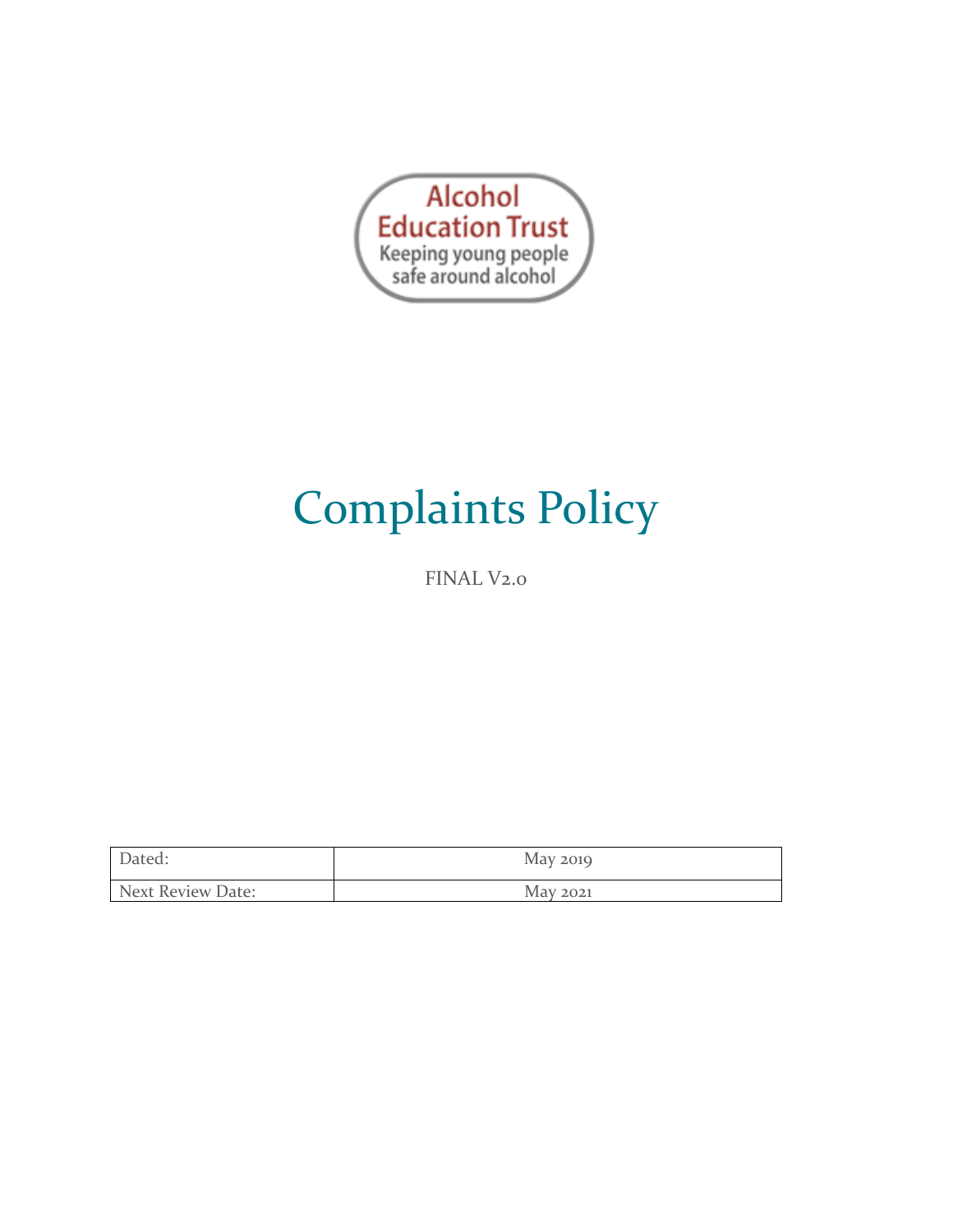## COMPLAINTS POLICY

The Alcohol Education Trust aims to provide schools, organisations and individuals with the best possible service.

However, we recognise that from time to time, there may be occasions when users of our services feel that the quality or level of service provided fall short of what they could reasonably expect.

Your continued support and goodwill is of great value to us and therefore if you have a complaint to make, we would like you to tell us about it. An appropriate form is provided in Appendix A for this purpose.

#### **THIS IS WHAT YOU SHOULD DO:**

1. The complaint should be made in writing or on the complaints form available from The Alcohol Education Trust, to the Chief Executive at the office address shown below, who will acknowledge in writing within 7 days of the receipt of any complaint.

2. The Chief Executive, in consultation with the Chairman of the Board of Trustees, will undertake to investigate the circumstances leading to the complaint.

3. The Chief Executive shall communicate the results of the investigation to the complainant within a reasonable time - normally 21 days.

4. The complainant shall have the right - if dissatisfied with the results of the inquiry - to put their case personally to the Board of Trustees.

5. The Board of Trustees will be regularly informed by the Chief Executive who will keep a record of the number and nature of any complaints and the outcome.

6. Where appropriate, The Alcohol Education Trust will make a written apology (signed by the Chairman of the Board of Trustees) to the complainant. The decision of the Board of Trustees will be final.

Signed by:

Chief Executive The Alcohol Education Trust Frampton House Frampton Dorchester Dorset DT2 9NH